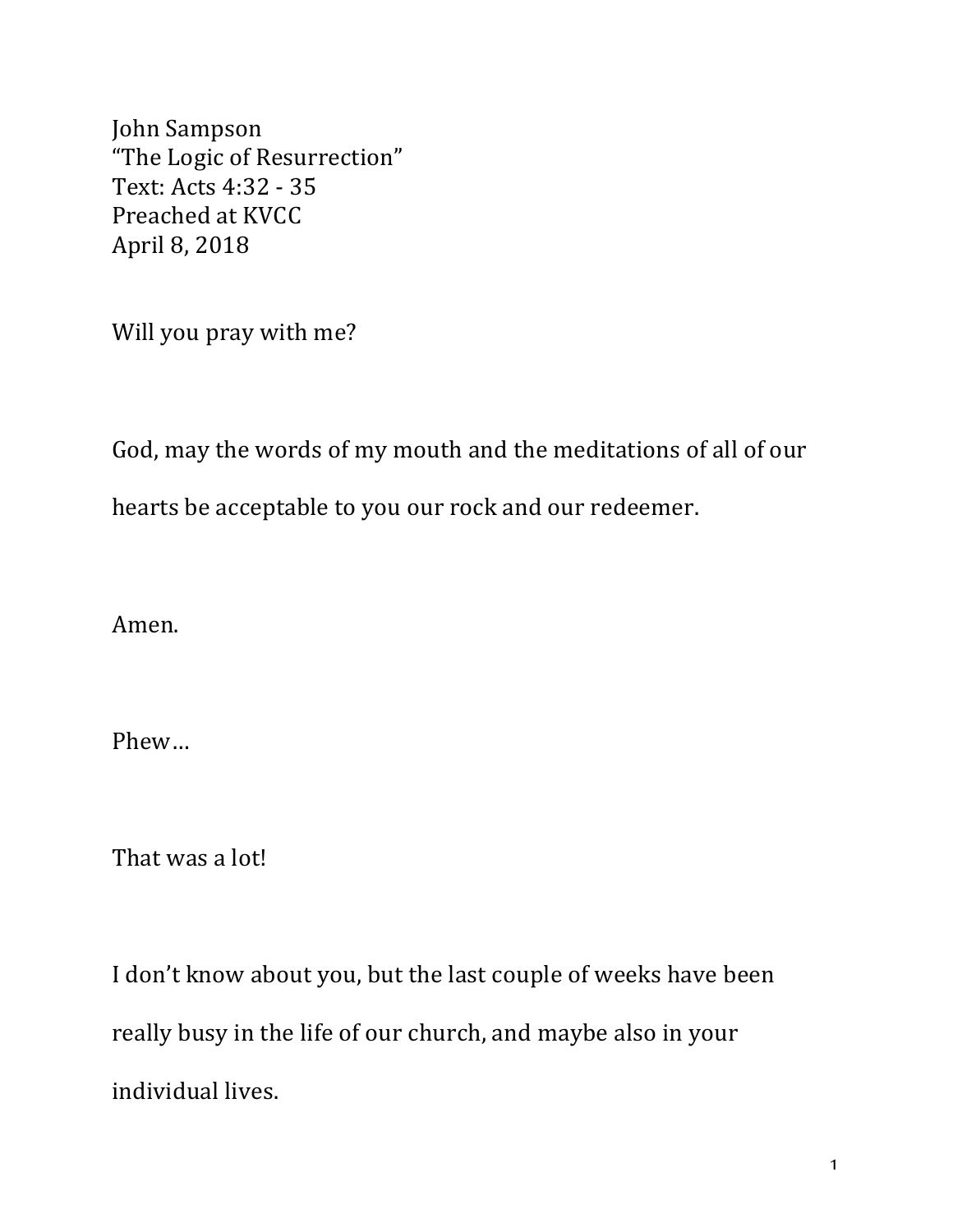We've had Lenten Bible studies, weekly worship, and last week, during Holy Week, we had a Maundy Thursday dinner service, and a Good Friday service. Then came our celebration of the resurrection with three Easter services, one very early in the morning and outside in the cold rain!

It's been a wonderful journey, and I'm so glad we got to share it together as a community of seekers.

But I'll tell you. I was exhausted on Monday. Kevin kept asking me if I wanted to do this or that, and I kept replying "no." It was my plan to stay at home, never get out of my jammies, and watch some bad, mind-numbing tv. I needed a day to just decompress after a busy, busy Lent and Holy Week.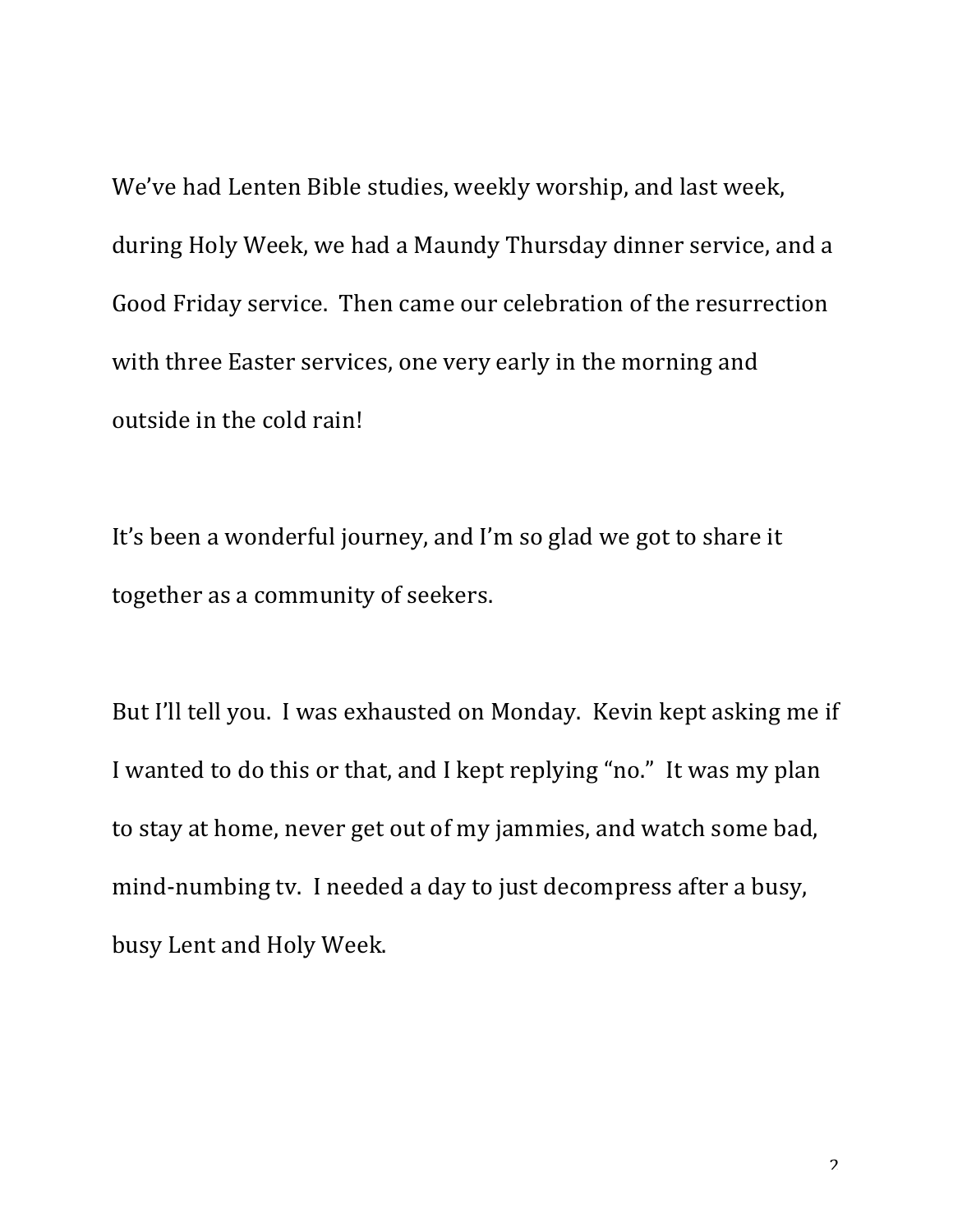Perhaps some of you felt the same way. I've been talking about the services and events at our church. But you may have also had family commitments, dinners to attend, and relatives to visit, or who visited you.

With all of the busy-ness that came with our preparations and celebrations of Easter we may not have had the time to actually take a moment and think about all that we just experienced from a spiritual perspective. We may not have taken a spiritual day off, to stay in our metaphorical jammies, and soak in the deep and complex meanings of the season.

But here's the good news. We're about to slow it down, take a breath, and reflect on all that's just occurred. That's what this time after Easter – called Eastertide – is structured to do. It's going to give us the rhythm and the stories, the hymns and the prayers to consider the meaning of the terrible events of Holy Week, and create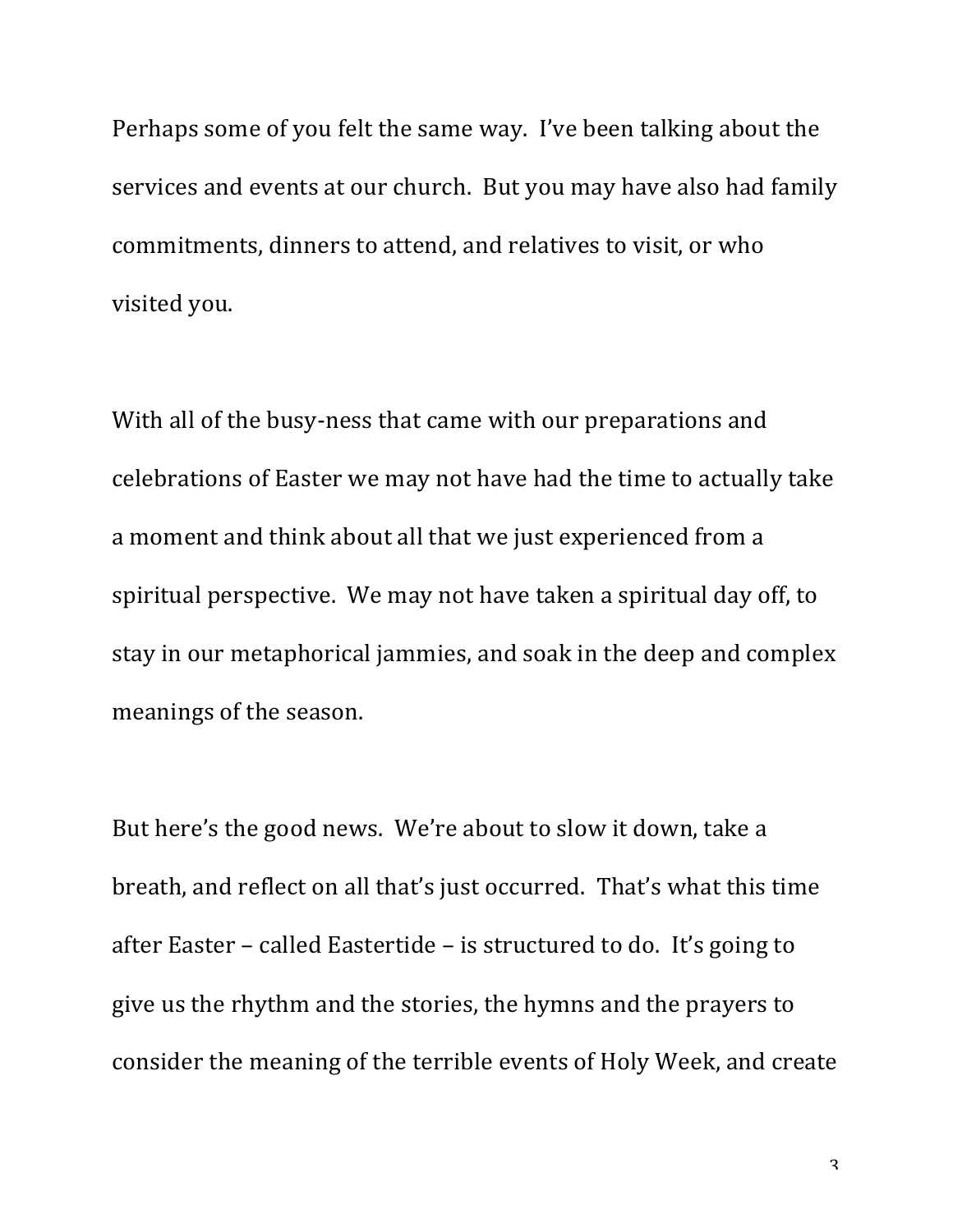the space where we can come into intimate contact with the wonder of Jesus' resurrection.

So take a deep breath.

Relax.

And gift yourself the stillness of heart, and of mind, and of spirit that will allow you to open yourself, and engage with the challenges of Holy Week, and the miracle of Easter.

So let's begin.

On this first Sunday after Easter we hear a story, not of Jesus, but of his early followers. Time has been fast forwarded, and we join the action a couple of months after Jesus has been resurrected, and has ascended into heaven. I chose this story, out of all of the options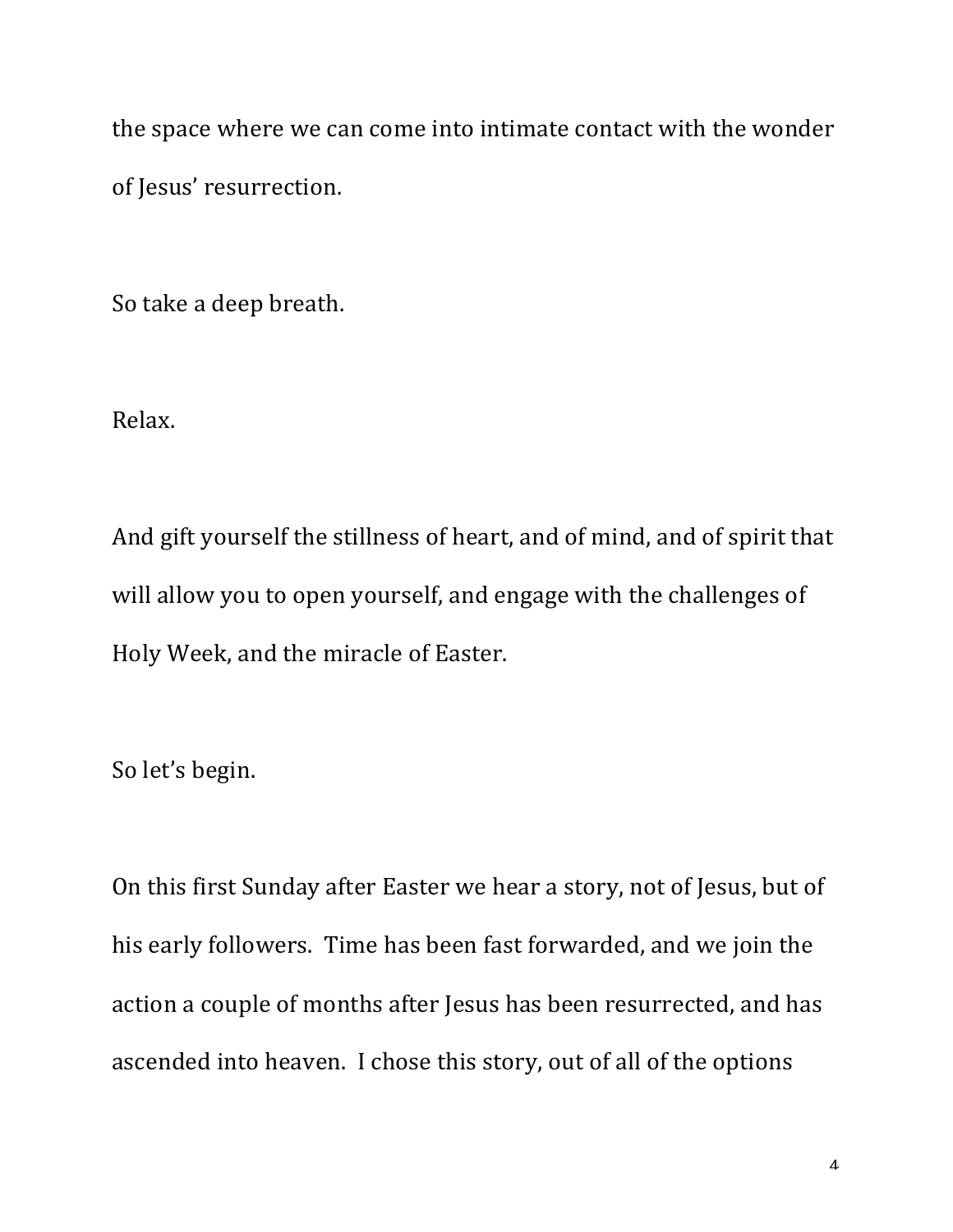that the Lectionary provided, because I think it echoes where we find our selves today. For the followers in our story, and for us here this morning, Jesus has left the stage. He's no longer physically among us. Instead of Jesus in the flesh, we have stories about his ministry, and his example. And just like those early followers, we're trying to figure out how these stories might be applicable to our own lives.

And boy oh boy do our first century spiritual ancestors look into the accounts of Jesus' life that have been shared with them and respond radically. We're told that they create a commune, a social organization in which all property is held in common, and in which people sell their belongings, donate the money to the commune, and distribute the proceeds to all in need. I call it a commune, but I could also call it a church. This is a story that shows us that living into Jesus' example can have profound, and possibly disturbing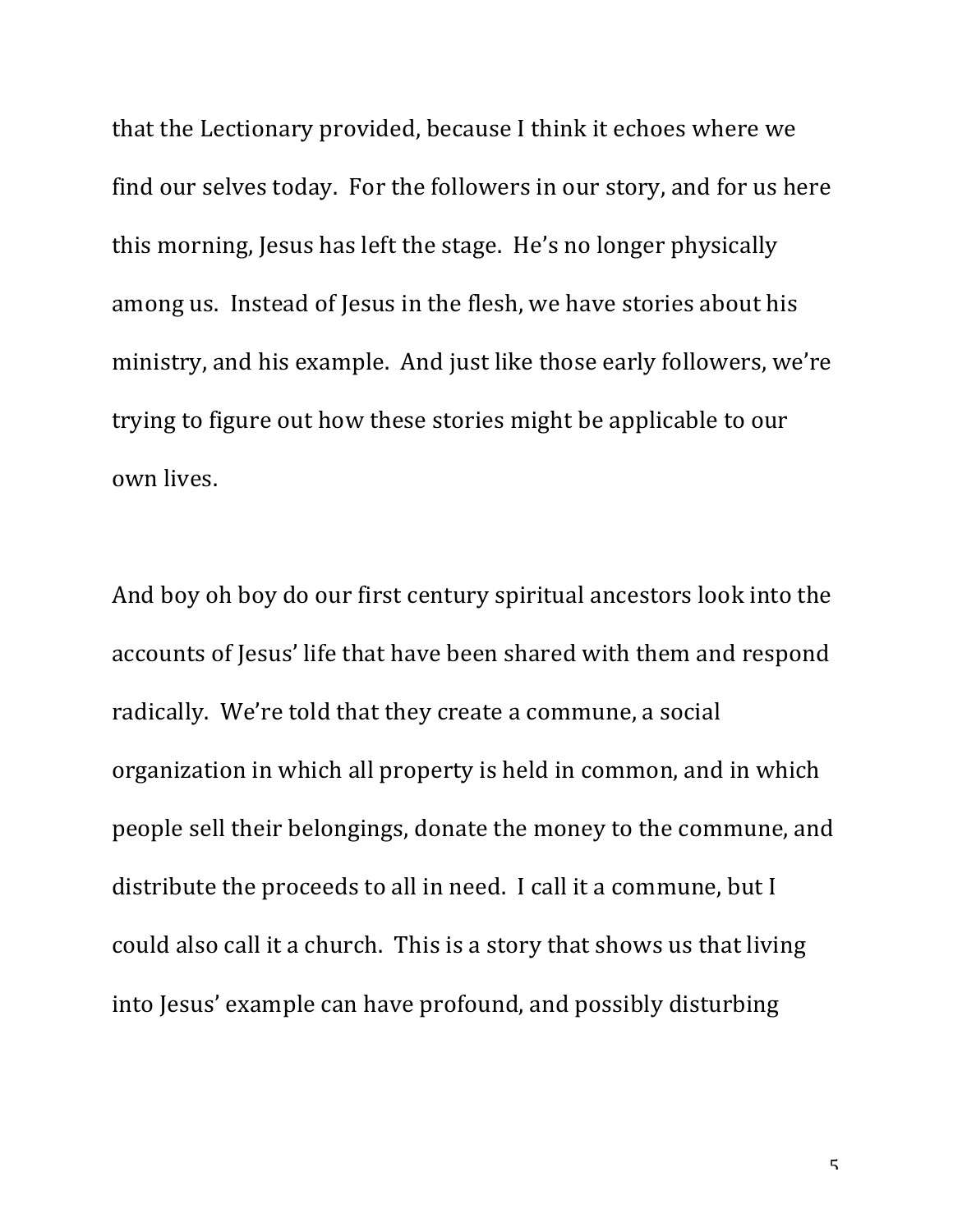implications for our lives, and for the communities we create for ourselves. 

A sense of how disturbing this image of an early Christian commune can be for those of us raised in capitalistic America, in a nation that spent decades fighting and resisting nations that claimed to be communist, can be seen in the biblical commentaries written about this passage. Over and over again academic luminaries from our nation's best seminaries make it a point to say that this story of a community founded on the sharing of goods never happened. They say it's only an idealistic projection back in time by the writers of the book of Acts imaging what those early Christian communities might have looked like. They say that this story of an economic model, which is founded on the redistribution of wealth, can't be descriptive of the truth. For the great biblical commentators of our time it is easier for them to say that a man was raised from the dead, than it is for them to believe that humans could create a society

6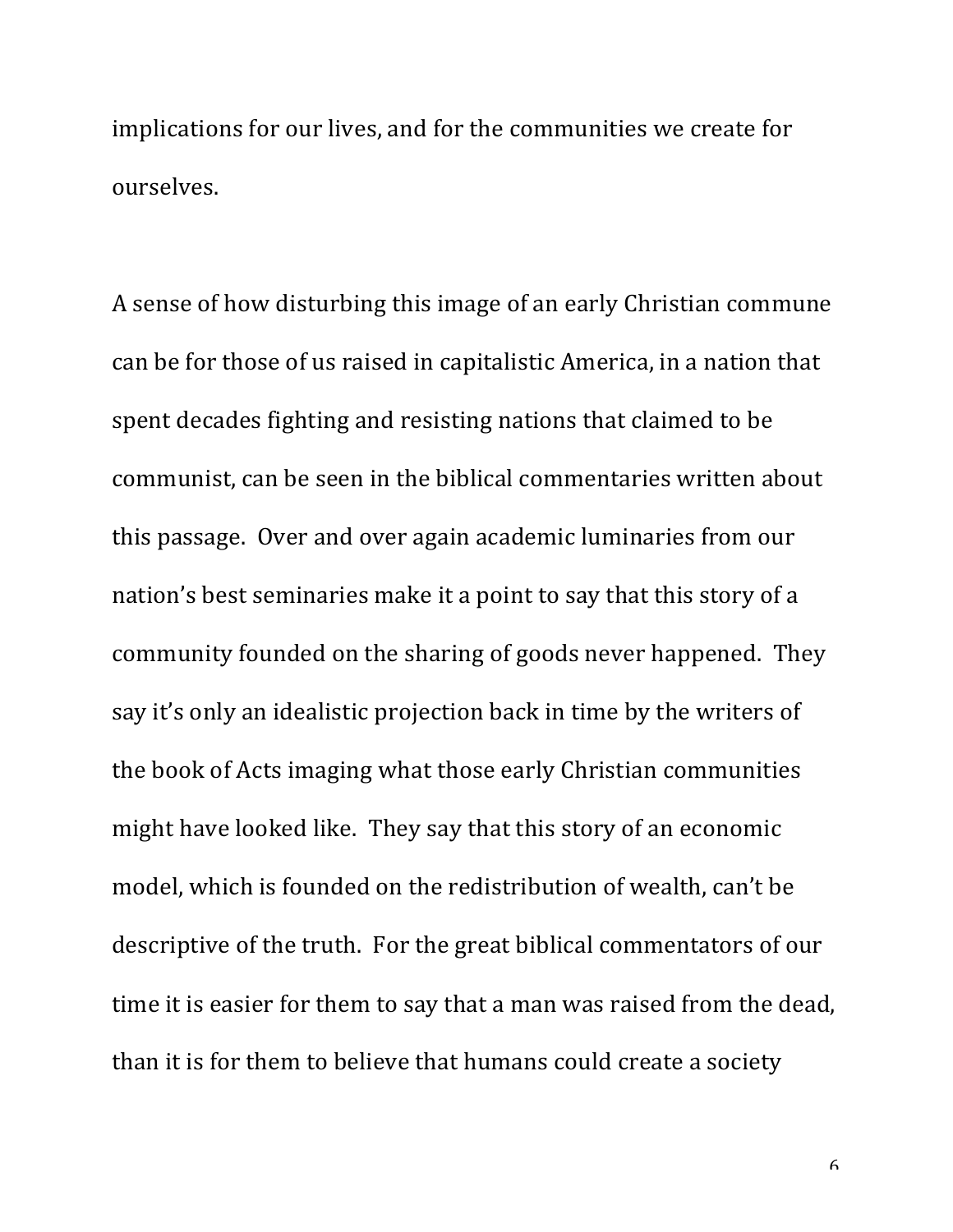where there is no need, and no want, and where all are equally valued in our diversity.

But regardless of the anxieties this story of communal Christianity might raise for our great commentators, I think it's more important to try to understand how we get from Jesus to a commune. What's the bridge between the two?

We might assume the image of a community based on sharing came from the beatitudes where Jesus told us that the poor are blessed. Or maybe it came from Jesus telling the rich young man that it would be easier for a camel to get through the eye of a needle than for him to get into the kingdom of heaven. Or maybe it came from Jesus' example of feeding the thousands with just a couple of fish, and a few loaves of bread.

But that isn't what our text tells us this morning.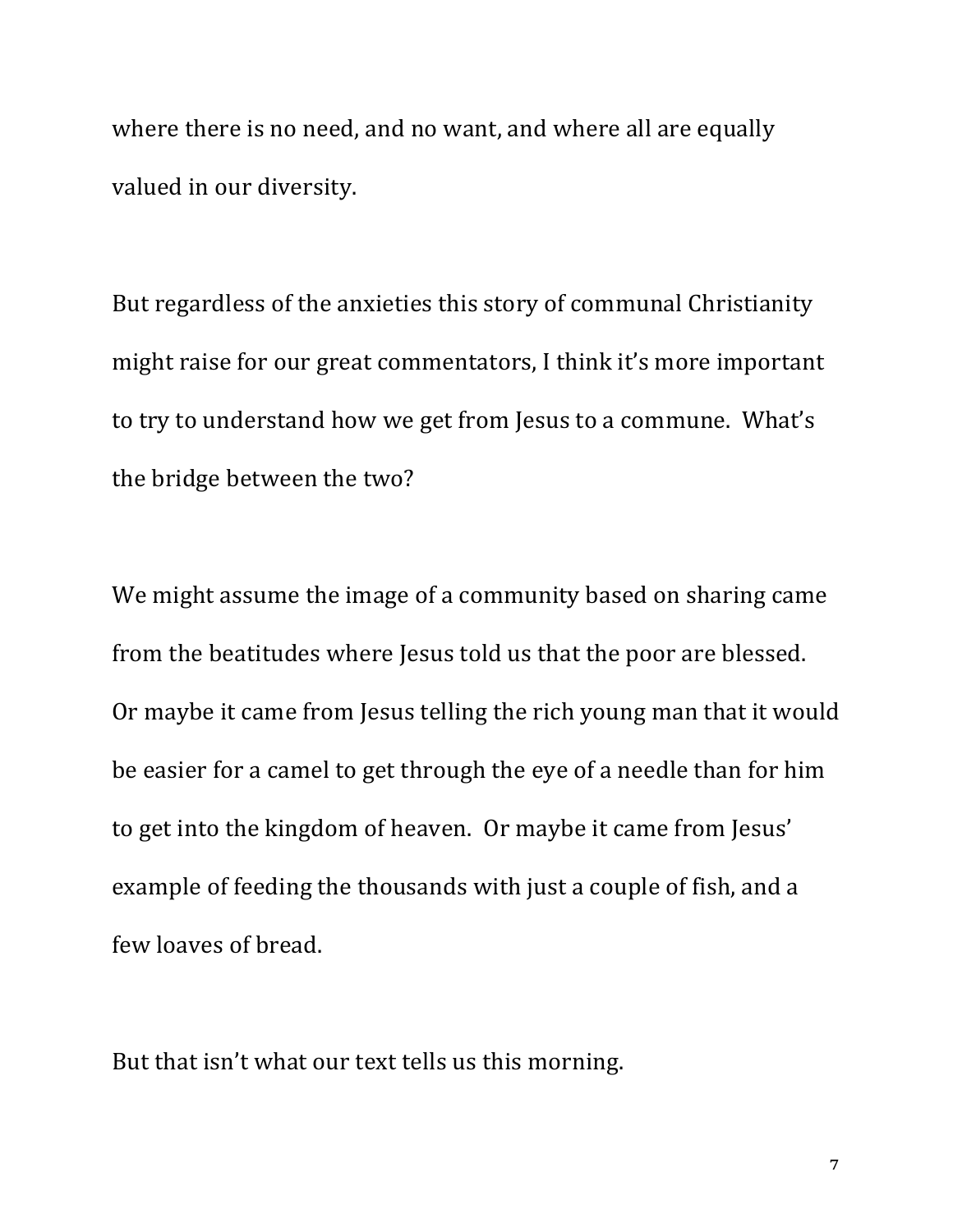It tells us that right in the middle of that early commune, right in the center of its members sharing their resources with each other so that no one was in need, were the apostles preaching about the resurrection. It is the resurrection of Christ, and I think the stories leading up to it of his arrest, torture, and execution, that radicalized his followers. It is the story of the birth of new life after the coming of death that challenged his followers to turn the economic practices of their own society upside down, and create something new. It is the power of Lent and Easter, the power of experiences like the ones we have just celebrated in this very community that revolutionized our spiritual ancestors.

And so, on this Sabbath, on this spiritual day off, as we sit in our metaphorical jammies, let us take another look at our celebration of the resurrection, and the events that led up to it. And let us see if we might just be radicalized like those early followers of Jesus.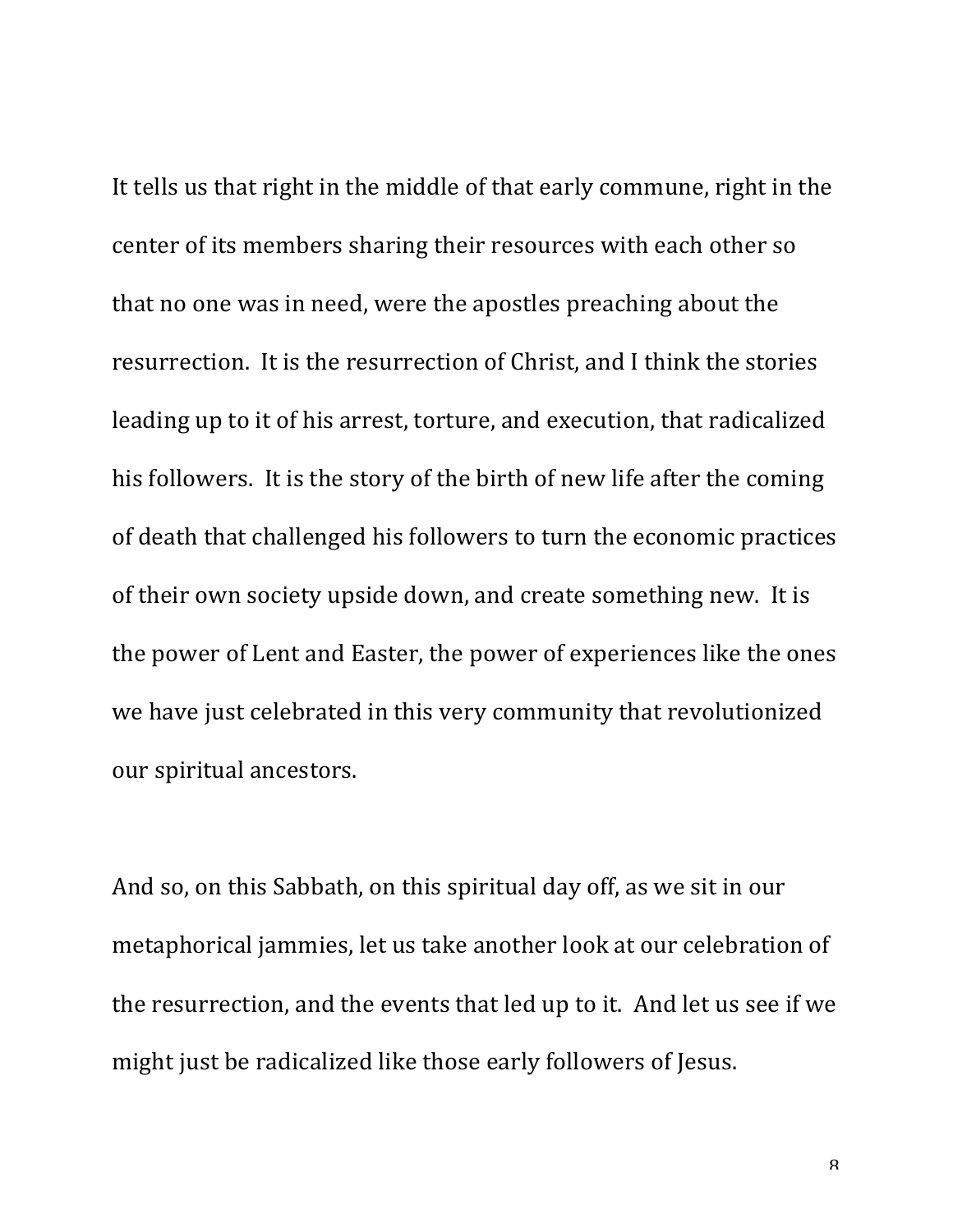When I first read the passage from Acts we heard this morning I was struck by the language of the opening sentence. It says, "those who believed were of one heart and soul, and no one claimed private ownership of any possessions, but everything they owned was held in common." This is the statement that gives our great biblical commentators palpitations, and shudderings, to paraphrase Mrs. Bennet from Austen's Pride and Prejudice.

Think of something you possess that you would find easy to give up.

Maybe it's a pencil. You might say to yourself I could give that up, I could hand it over to others, no problem.

Fair enough.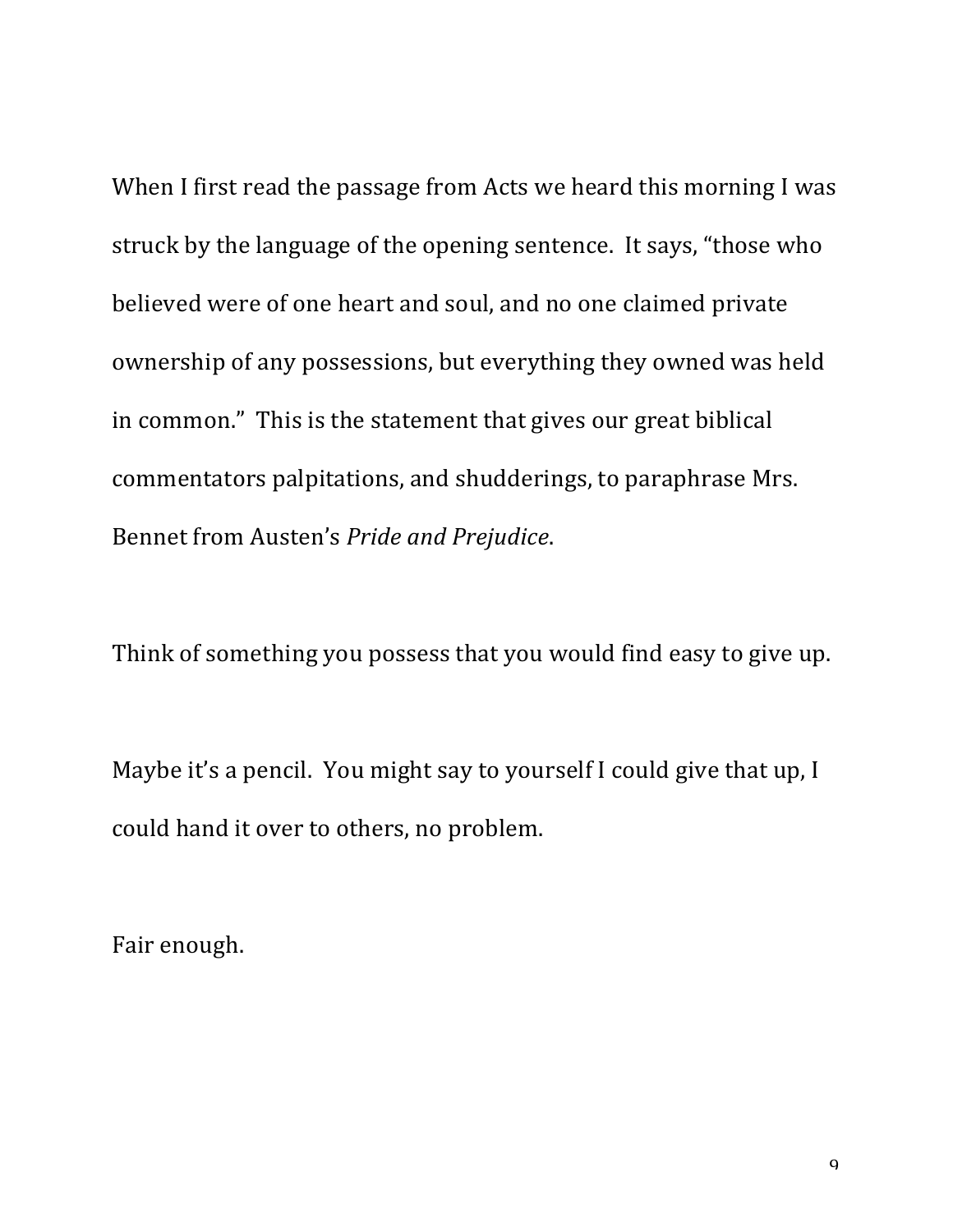Now think of something slightly more difficult for you to donate to our community.

Perhaps it's your old laptap, but you needed to replace it anyway.

Now keep ratcheting up this fantasy where you imagine yourself releasing more and more of your possessions, and their value to you keeps increasing.

Imagine letting go of your sofa, then the trophy you won for being saleswoman of the year, then your car, and your house, and the retirement account you worked decades to create and manage, the account that allows you to finally live here, in this valley, among these mountains. How difficult would it be for you to give up all of these things? I know from my own life, and my feelings about my possessions, it would be pretty darn difficult for me to give everything I owned away.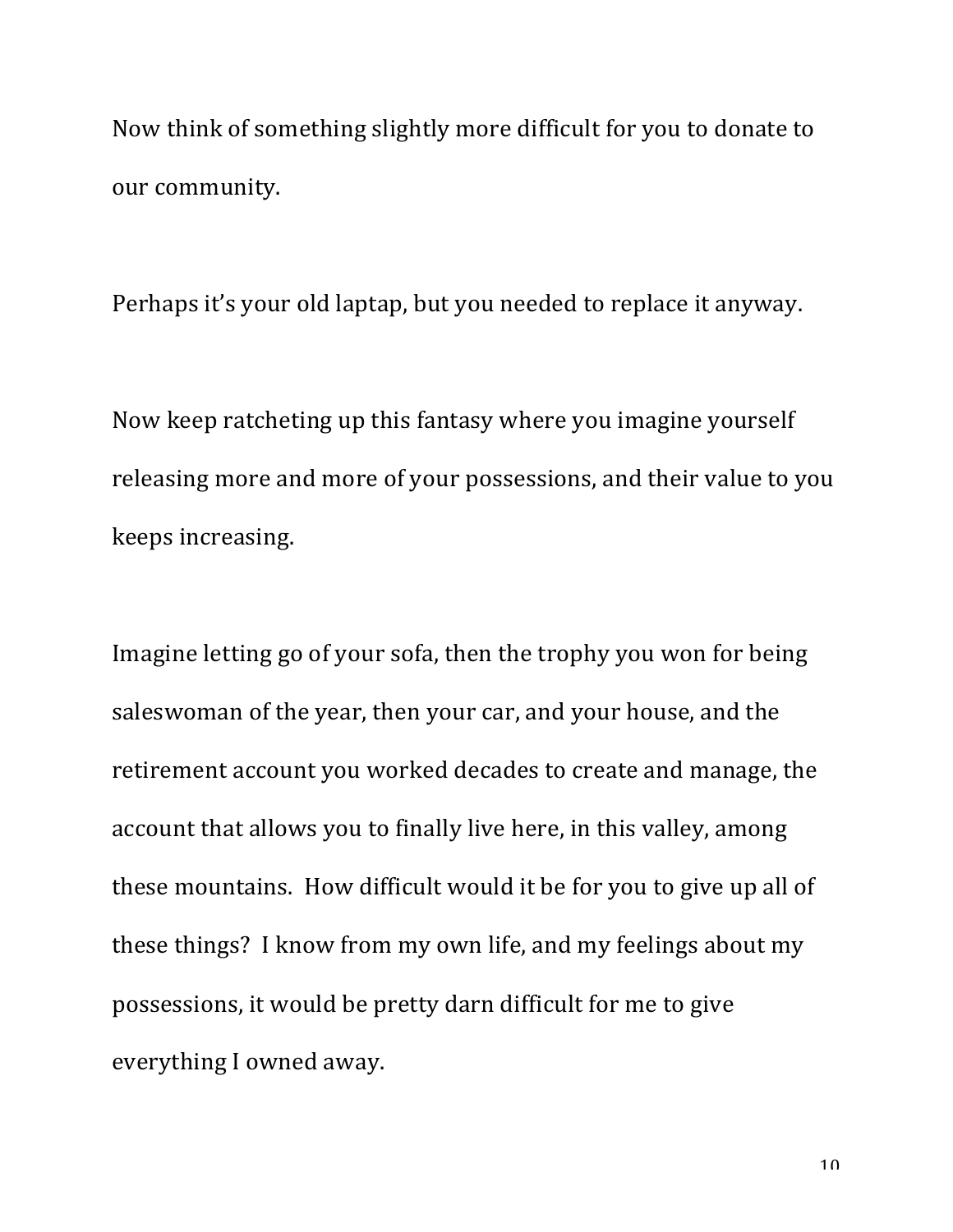But this is where our commentators end. Their anxiety begins and ends with stuff.

But the story of Holy Week and of Easter, the story of Jesus' final days, pushes us beyond stuff.

It pushes us to the very core of our understanding of what private ownership means. We are pushed into ourselves, into our selfimages, into our beliefs about our control over our own bodies, and our very right to live. We are pushed to consider relinquishing our most private and intimate possessions. Holy Week and Easter push us to let go of nothing less than ourselves.

Think about what we experienced last week during Holy Week.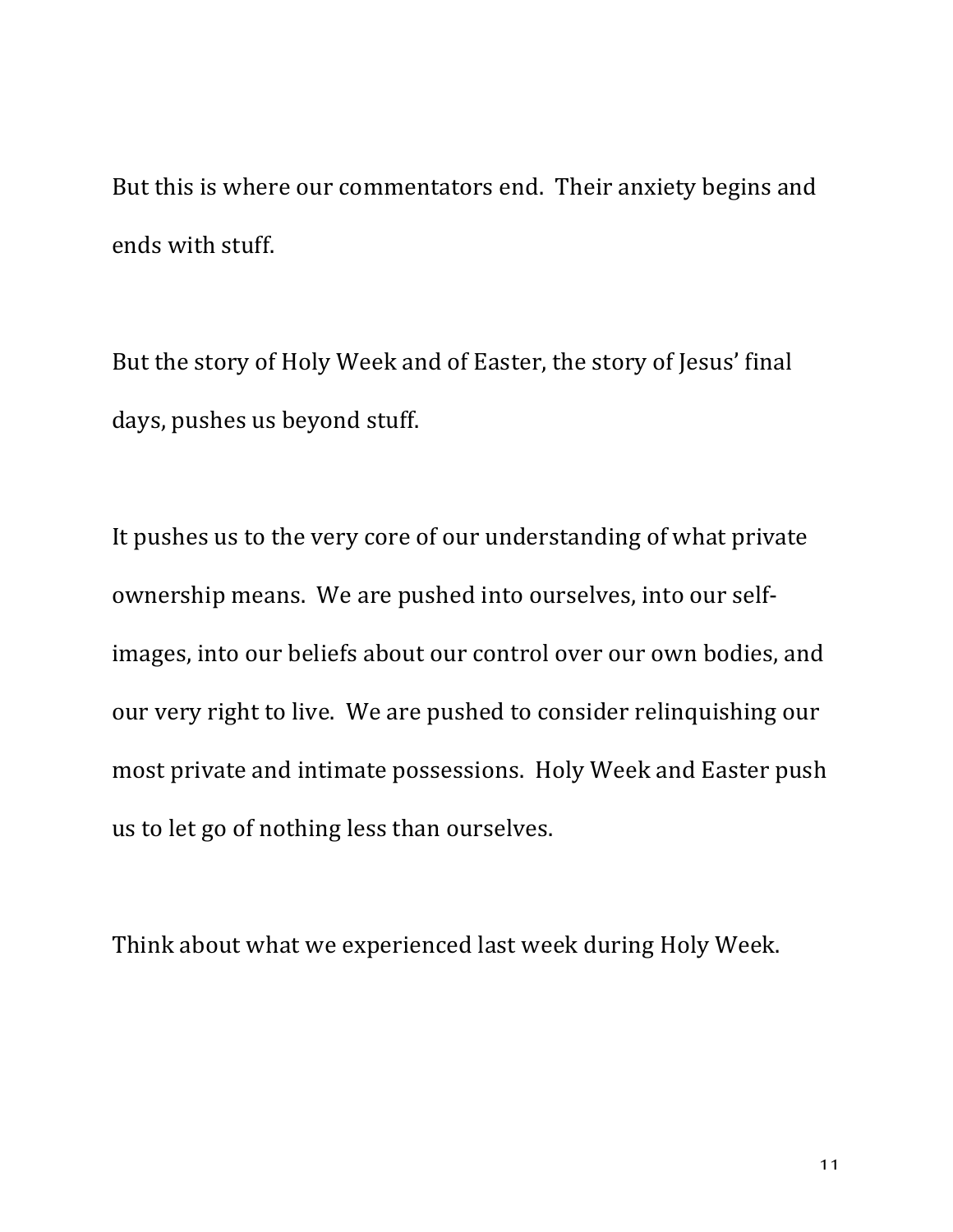For those of us who were at the Maundy dinner service we remembered, and then enacted, the moment when Jesus knelt before his disciples, and washed their feet. We experienced how Jesus emptied himself of his teacher's privilege, of his authority, of his self-respect, and took on the role of a servant, and washed his followers' feet. And we did the same for each other. At that moment we gave up more than a pen, or money. We gave up a piece of our own self-understanding, possibly our own self-respect.

Then on Good Friday we heard the words Jesus spoke in the garden of Gethsemane. We heard how Jesus told God he would rather not be arrested and tortured, but that he would submit and follow the path before him, wherever it led. In that moment we saw Jesus give up possession of his future, and of his sovereignty over his own destiny.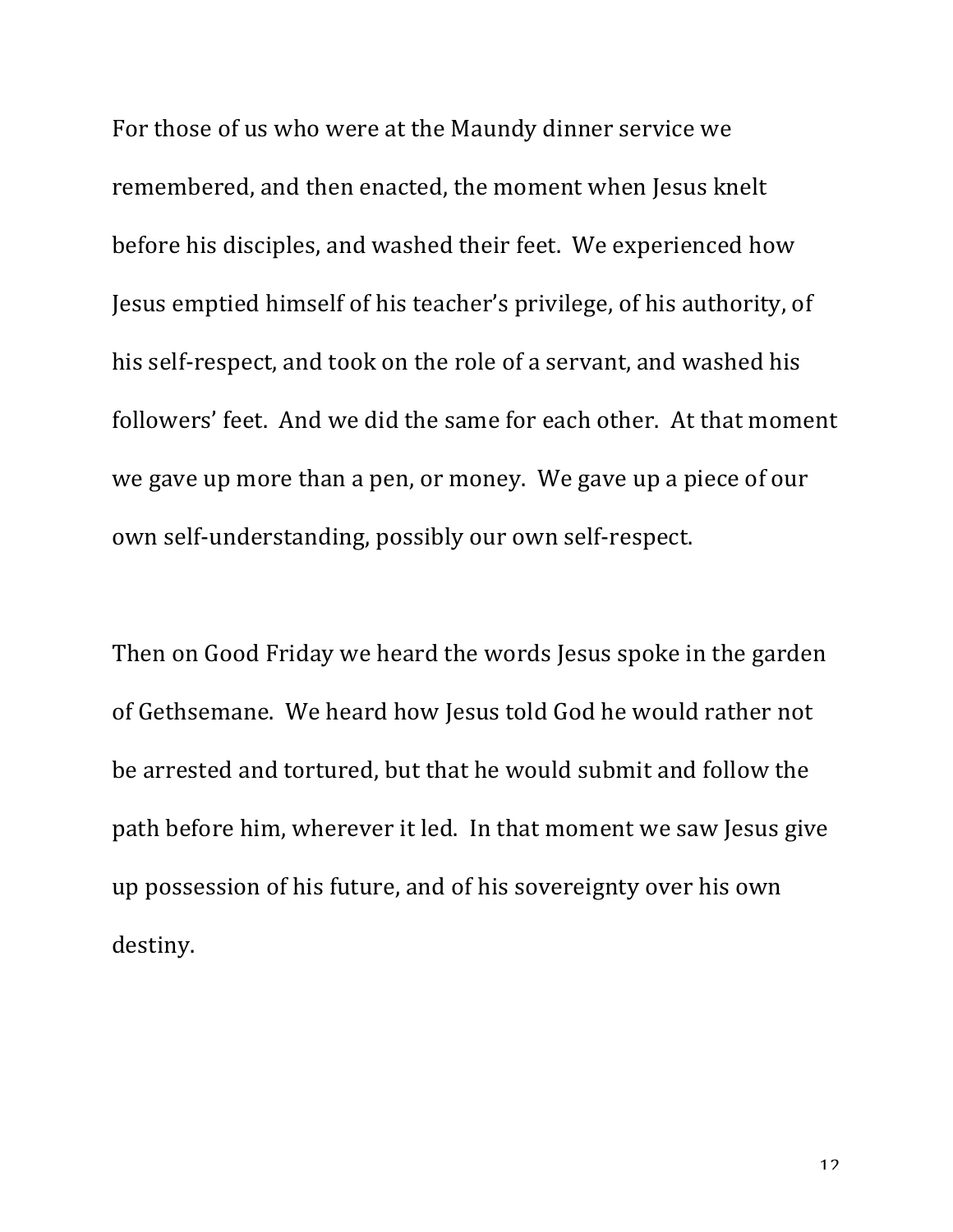And before Pilate we saw Jesus go silent and refuse to argue and beg for his freedom. In that moment Jesus gave over his body and his life. He saw that they were no longer his possessions.

In the experiences of Holy Week, and then of Easter, we see God revealing a truth to us. Those things we believe we own, and possess, are not really ours. Instead, ownership is a fantasy that can block us from an unexpected grace, from a moment that offers the possibility of new life, and transformation.

Jesus empties himself, he teaches us and invites us to empty ourselves, not because we live under the dominion of a cruel God who demands blood, but because of our brothers' need, and the want of our sisters. We are asked to give up ourselves, and our possessions in the most radically fundamental way, so that we may offer each other the resurrection of our communal body, which is

13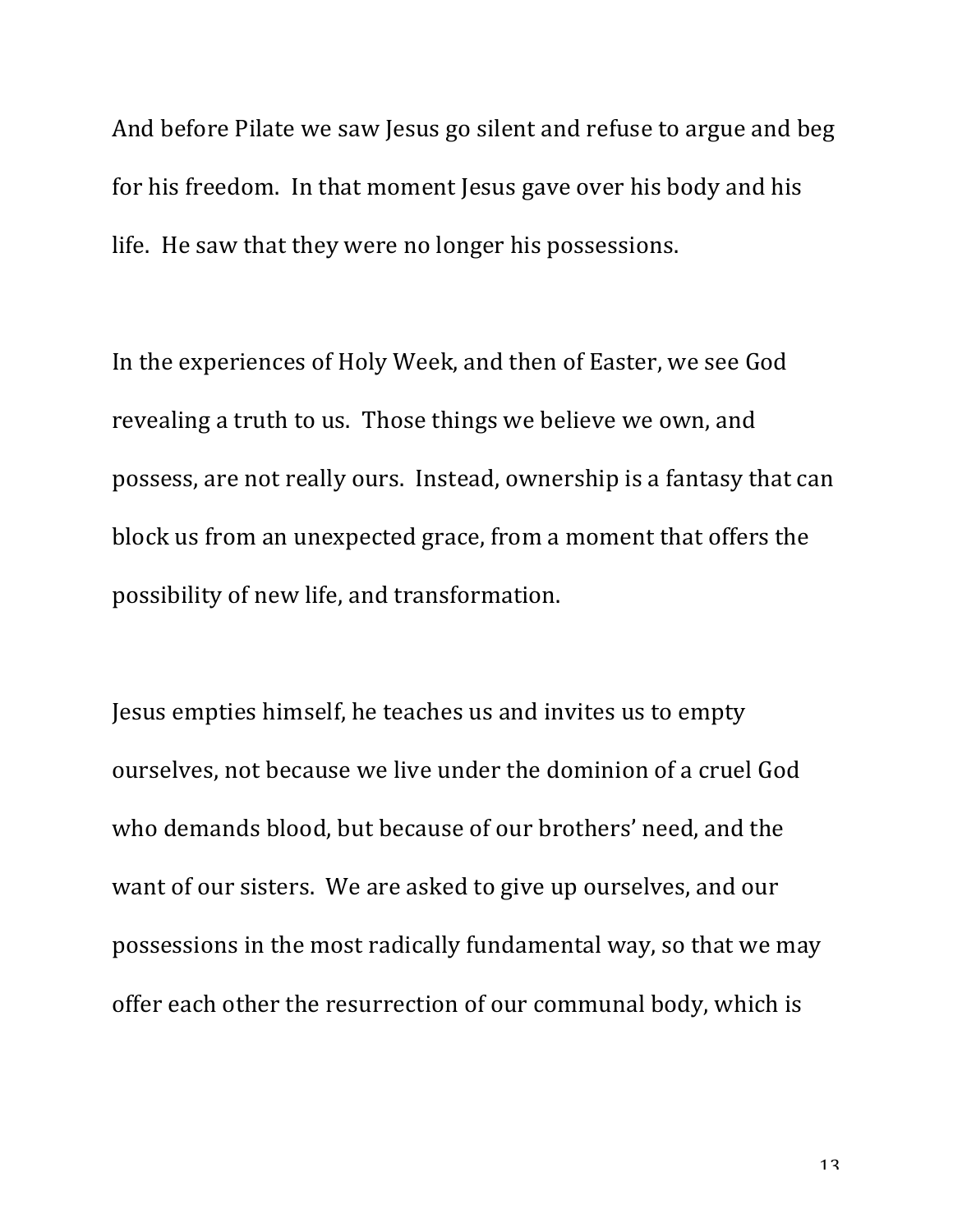the body of Christ here and now. We are asked to give up ourselves for each other. And this is nothing less than what we call love.

This is the message and teaching that lies at the base of Holy Week and Easter. It is because of this that the apostles sat in the middle of that early Christian commune and didn't teach the beatitudes. They taught the resurrection stories.

And in our lifetime we have also had leaders that teach us the logic of resurrection through their words, but also through the way they live their lives.

This past week we acknowledged the  $50<sup>th</sup>$  anniversary of the assassination of Martin Luther King, Jr. a man deeply touched by Jesus' experiences of his final days, and of the promise of Easter and the resurrection. I think King was a man who understood the logic of these stories, because you can see how he lived a life where he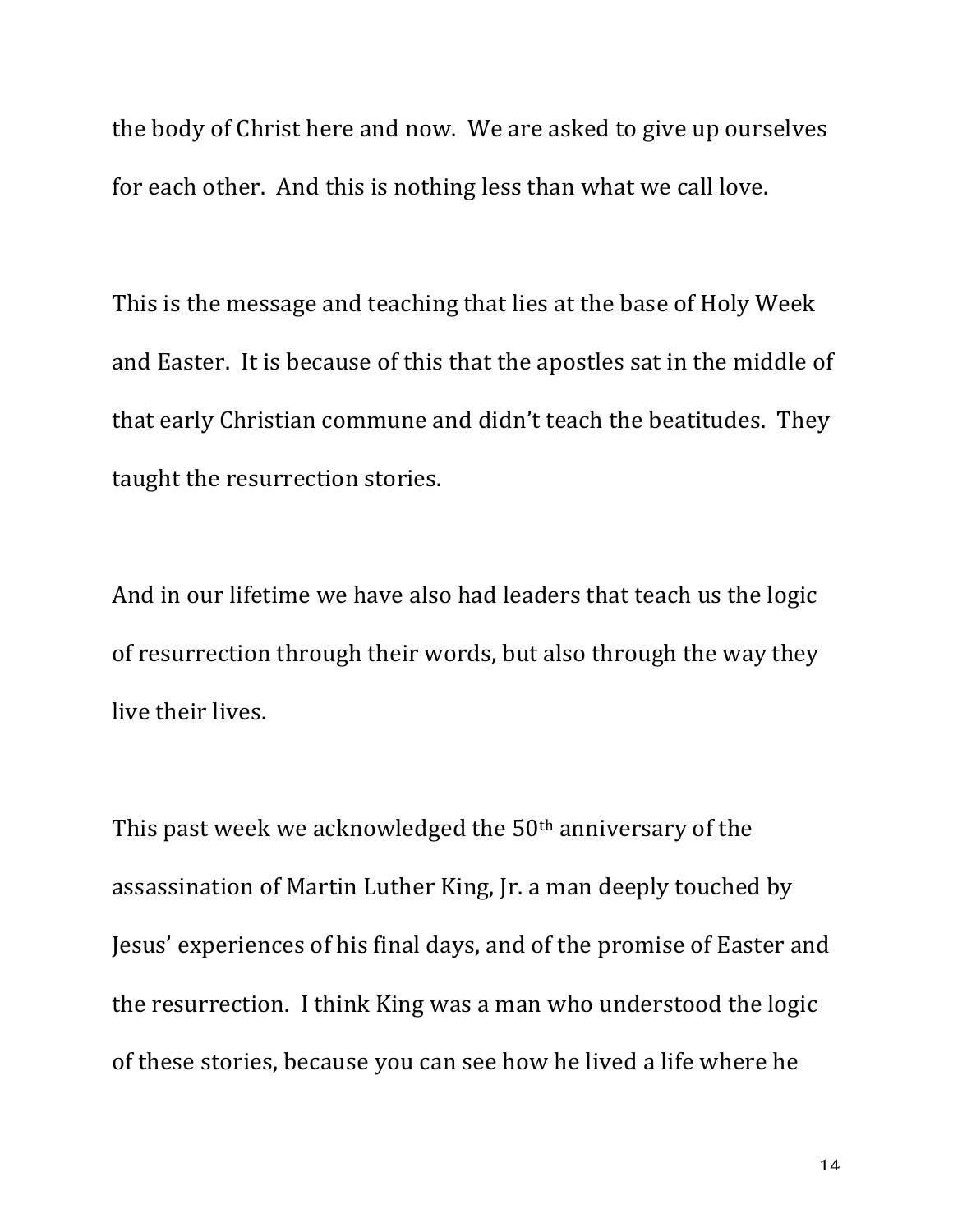was consistently fighting to let go of the possessions of his own value, of his own self-image, of the possession of his destiny, of the autonomy of his body, and of his life. And he gave over all these things not just because of the need of black Americans, but of the need of all Americans. He gave over these things out of love.

Hear the words of his final speech again. Hear them as teachings of resurrection. Hear them as echoing the commitment of our spiritual ancestors to one another. Hear them as an ongoing invitation to each one of us to live into love more deeply and more profoundly with less self interest, and less possessiveness.

We've got some difficult days ahead. But it really doesn't matter to me now, because I've been to the mountaintop.

And I don't mind.